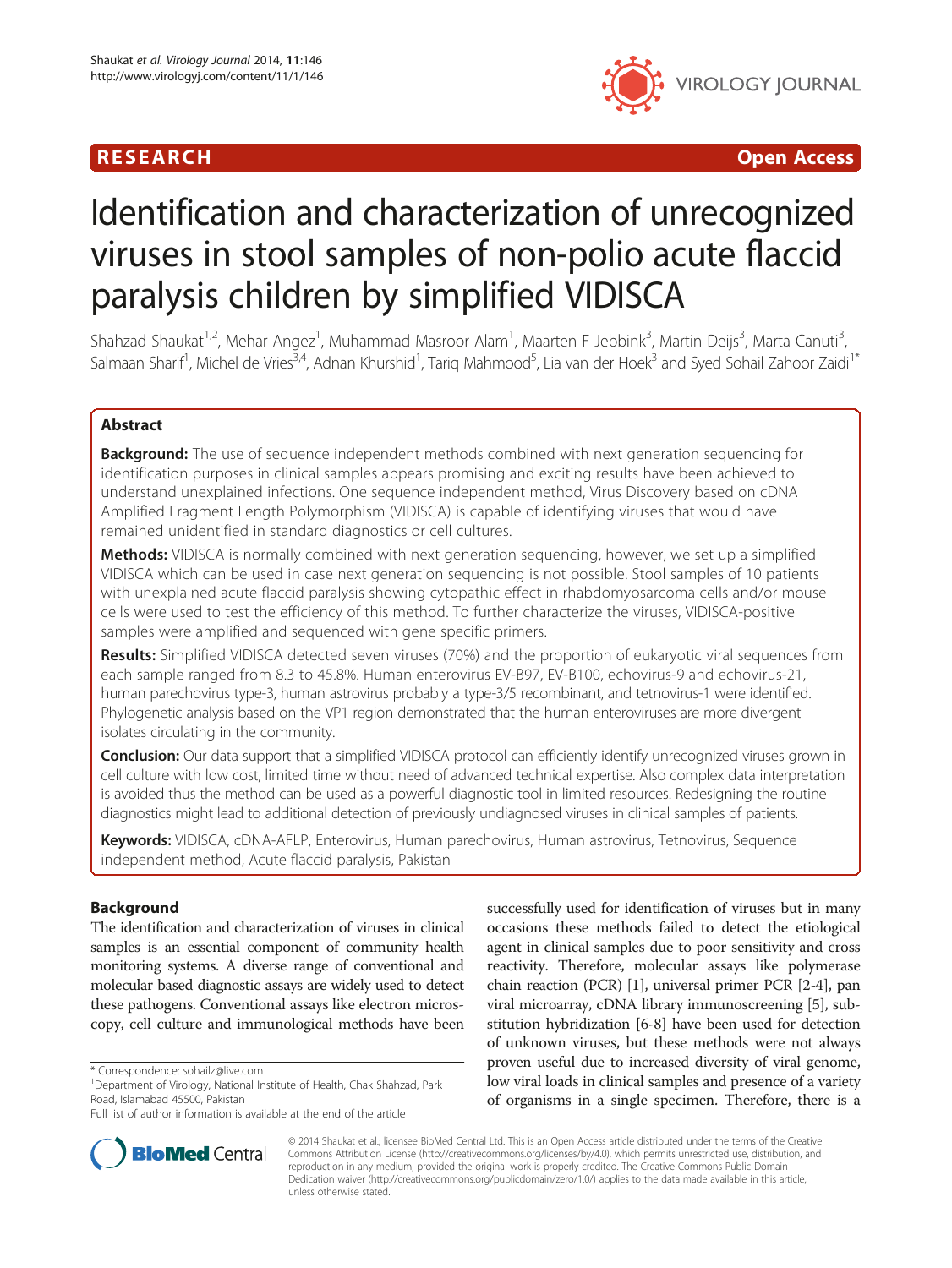need to develop improved and economical diagnostic tools to deal with such problems.

In recent years the technological innovations involving sequence independent amplification techniques and next generation sequencing (NGS) have boosted virus discovery and these NGS-based techniques are becoming the standard for the discovery of viral pathogens in clinical samples. Among these innovations, sequence independent methods have been used efficiently to identify unknown viruses in diagnostic virology. One of these methods, Virus Discovery based on cDNA Amplified Fragment Length Polymorphism (VIDISCA), has proven to be a successful tool for identification of unknown viruses [\[9\]](#page-6-0). This method is capable of detecting both DNA and RNA viruses without prior knowledge of the viral family, and is based on restriction enzyme digestion. Nowadays VIDISCA is combined with next generation sequencing, but at the time it was developed (2004), it has been successfully used to discover novel viruses from cell culture like human coronavirus NL63 (HCoV-NL63) [\[10](#page-6-0)], human parechovirus type 5 and 6 [\[11](#page-6-0)] and human parechovirus type 1 variant [[12](#page-6-0)]. Standard VIDISCA uses a two step PCR amplification protocol with a complex second selective amplification round, and subsequent isolation of PCR fragments which are not in uninfected cultures. This last amplification step is complex and labor intensive, but needed to distinguish background ribosomal RNA PCR fragments from the viral PCR products. However, pre-treatment of samples prior to VIDISCA has significantly been optimized and amplification of ribosomal RNA has diminished dramatically [[13](#page-7-0)]. Therefore, a simplified VIDISCA protocol was developed, which lacks the last amplification round, and evaluated using viruses that were cultured from stool samples of acute flaccid paralysis children, and which had remained unrecognized on both cell culture and enterovirus specific real-time PCR.

# Results

Virus discovery techniques are often a combination of unbiased amplification and high throughput sequencing. However, high throughput sequencing is almost impossible in developing countries like Pakistan because its cost is prohibitive. Therefore, we used a simple and cheap alternative virus discovery tool, which is a combination of a short virus culture together with a simplified version of VIDISCA (an overview of the adaptations is shown in Additional file [1](#page-6-0): Table S1). Ten supernatants from CPE-showing cultures of stool from patients with Acute Flaccid Paralysis were tested (patient characteristics are shown in Table [1\)](#page-2-0). The virus cultures had been examined by the standard diagnostics but remained negative (data not shown). All of the study samples yielded PCR fragments on 3% metaphor gel (Figure [1](#page-2-0)). Of each sample the PCR products which were present in the samples but not in the cell culture control were cut from gel and cloned in E.coli. Twelve to 24 cloned products were Sanger sequenced. A significant amount of nucleotide sequences showed identity to known viruses in 7 samples (70%). These viral sequences matched with members belonging to different families e.g. Picornaviridae, Astroviridae (Table [2](#page-3-0)). The proportion of eukaryotic viral sequences in each sample varied and ranged from 8.3% to 45.8%. Four human enteroviruses were identified (serotypes EV-B97, EV-B100, echovirus (E)-9 and E-21), human parechovirus type 3 (HPeV-3), tetnovirus-1 (TNV-1), and one human astrovirus (several fragments of which some with identity to type 3 (HAstV-3) and other fragments - at different locations of the genome - showing identity with human astrovirus type 5 (HAstV-5). To further characterize the viruses, the 7 VIDISCA-positive samples were amplified and sequenced with gene specific primers. For the human enteroviruses and the parechovirus the VP1 gene was used, and the ORF1a and ORF2 genes were used for the astrovirus.

Phylogenetic analyses of the VP1 gene were performed to investigate the genetic relationships between the human enterovirus strains from this study (PAK-NIH VS458A, VS870, VS1661A and VS4515) and the enterovirus serotypes in GenBank (Figure [2](#page-4-0)). The nucleotide identity between the study strains and their reference prototypes ranged from 78.7% to 91.9% and within each serotype from 79.2% to 98.8%. The nucleotide sequence identity between PAK-NIH-VS1661A and the closest relative echovirus 21 (Farina;AF081334) was only 78.7% and thus this isolate represents a separate genotype, matching most closely with strains from India, China and Sweden (Genbank accession numbers are shown in Figure [2\)](#page-4-0). Phylogenetic analysis of the VP1 coding region of HPeV strains available in GenBank and our study isolate (PAK-NIH-VS1123) showed clustering with HPeV type 3 strain 651689 (FJ373153) isolated in Amsterdam, the Netherlands (Figure [3\)](#page-5-0). The strains had 92% nucleotide identity and 99% amino acid identity with each other.

The ORF1a and ORF2 sequences of astrovirus PAK-NIH-VS908 were aligned and compared with sequences from GenBank including those who gave the largest similarity in blast alignments. The genetic analysis in ORF1a gene (Serine protease) showed that the study isolate belongs to human astrovirus type 5 representing 94.5% nucleotide identity and 99% amino acid identity with HAstV isolate DL030 (JQ403108). On the other hand, genetic analysis in ORF2 gene (capsid protein) showed that PAK-NIH-VS908 shared 99.7% nucleotide and 100% amino acid similarities with HAstV type 3 isolate IDH2211 (AB54844), a finding which matches with the results from VIDISCA and we conclude that the astrovirus is a recombinant, with a recombination site between ORF1a and ORF2. Phylogenetic trees were constructed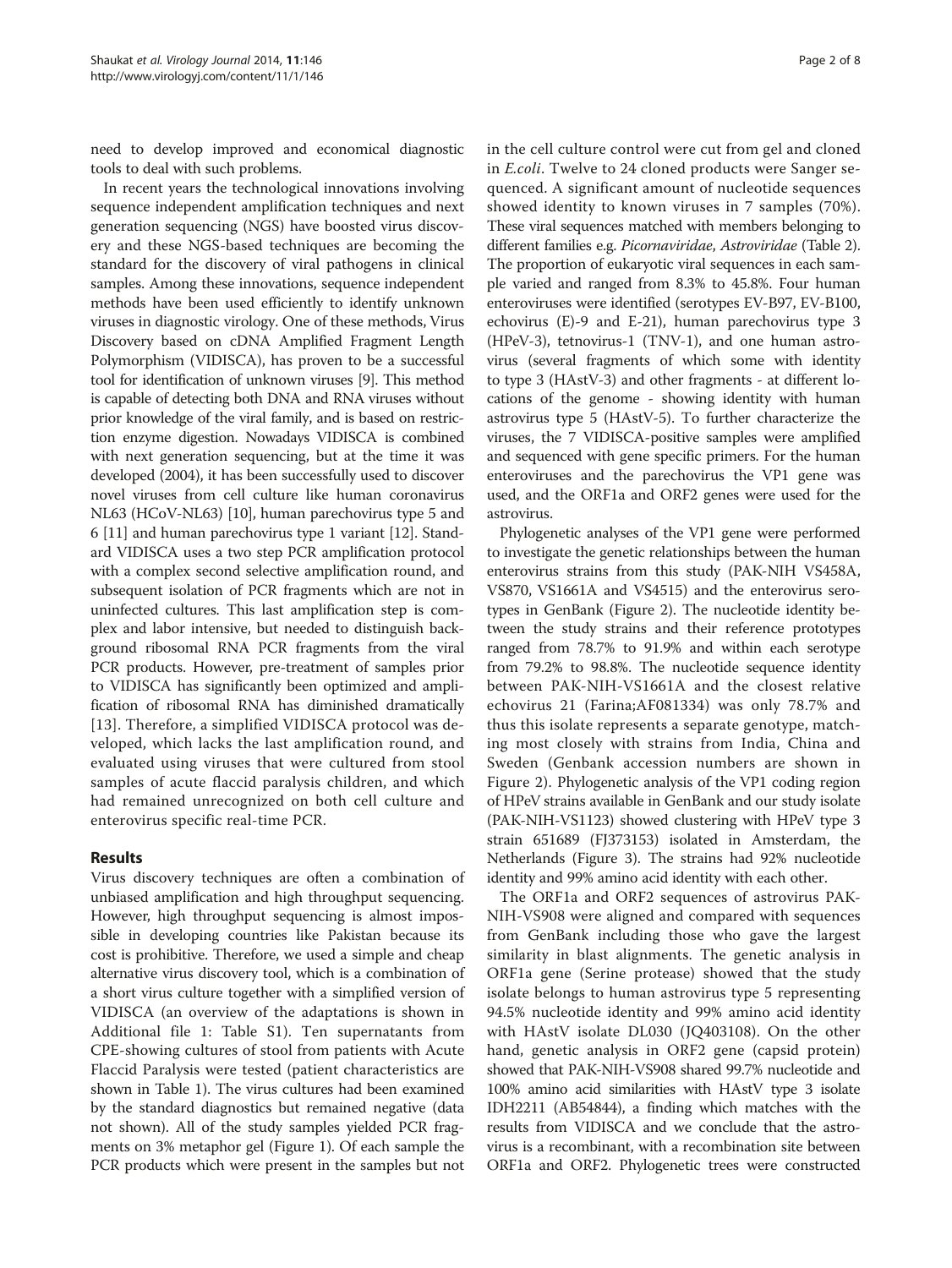| S. NO.          | Sample ID       | <b>Collection year</b> | Male (M)/Female (F) | Age (months) | Asymmetrical paralysis | Fever |
|-----------------|-----------------|------------------------|---------------------|--------------|------------------------|-------|
|                 | PAK NIH VS1661A | 2010                   | M                   | 25           | Yes                    | Yes   |
|                 | PAK_NIH_VS458A  | 2009                   | M                   | 09           | Yes                    | Yes   |
| 3               | PAK NIH VS870   | 2009                   | M                   | 14           | Yes                    | Yes   |
| 4               | PAK NIH VS4515A | 2010                   | M                   | 48           | Yes                    | Yes   |
| 5.              | PAK NIH VS908   | 2008                   | F                   | 06           | No                     | Yes   |
| 6               | PAK NIH VS926   | 2008                   | M                   | <b>NA</b>    | Yes                    | Yes   |
|                 | PAK NIH VS1123  | 2009                   | F.                  | 51           | Yes                    | No.   |
| 8               | PAK NIH VS242   | 2009                   | M                   | 25           | No.                    | Yes   |
| 9               | PAK NIH VS3099  | 2009                   | F                   | 70           | <b>No</b>              | No.   |
| 10 <sup>°</sup> | PAK NIH VS7113  | 2008                   | F                   | 11           | Yes                    | No    |

<span id="page-2-0"></span>Table 1 Clinical and demographical data of children with acute flaccid paralysis in this study

based on sequences of both genes separately which showed that PAK-NIH-VS908 has different grouping patterns in relation to the reference HAstV prototypes (Figure [3](#page-5-0)), confirming that the isolate is most probably a recombinant (Figure [3\)](#page-5-0).

The partial nucleotide sequence of PAK-NIH-VS926 (222-nucleotides) showed most identity with tetnovirus-1 strain (HM480375) isolated from an AFP patient in Afghanistan (Figure [3](#page-5-0)). Pairwise distance calculation showed 82.9% nucleotide identity with its closest match and therefore PAK-NIH-VS926 probably presents a divergent isolate within this group.

# **Discussion**

In recent years, sequence independent PCR approaches have revolutionized identification of unknown and novel viruses either alone or in combination with conventional methods. In this study a simplified version of VIDISCA was used to detect human enteroviruses, a human parechovirus type 3, a human astrovirus, and a tetnovirus-1 in cell culture. Our data show that a wide range of distinct viruses that remained unrevealed through routine assays can be identified in a relatively short amount of time with an easy to use method. The VIDISCA method is based on cDNA-AFLP and one characteristic of this method is that it uses a double PCR strategy, with in the second round of amplification selective primers (selective PCR-round). These selective primers are extended at the 3′ site with one or two nucleotides, and in the selective PCR various combinations of primers are used in order to amplify everything which was amplified in the first PCR. This selective PCR step is a complex and laborious step in VIDISCA, but was needed previously to distinguish viral PCR fragments from ribosomal RNA amplicons. However, an improved purification and reverse transcription step which strongly diminishes ribosomal RNA amplification has recently been published, and therefore the laborious selective amplification step might not be needed [[13](#page-7-0)]. Here, we show that in the majority of virus cultures simplified-VIDISCA can quickly reveal the infecting agent. We previously published that VIDISCA in its original setting can identify a virus in picornavirus-cultures in >90%

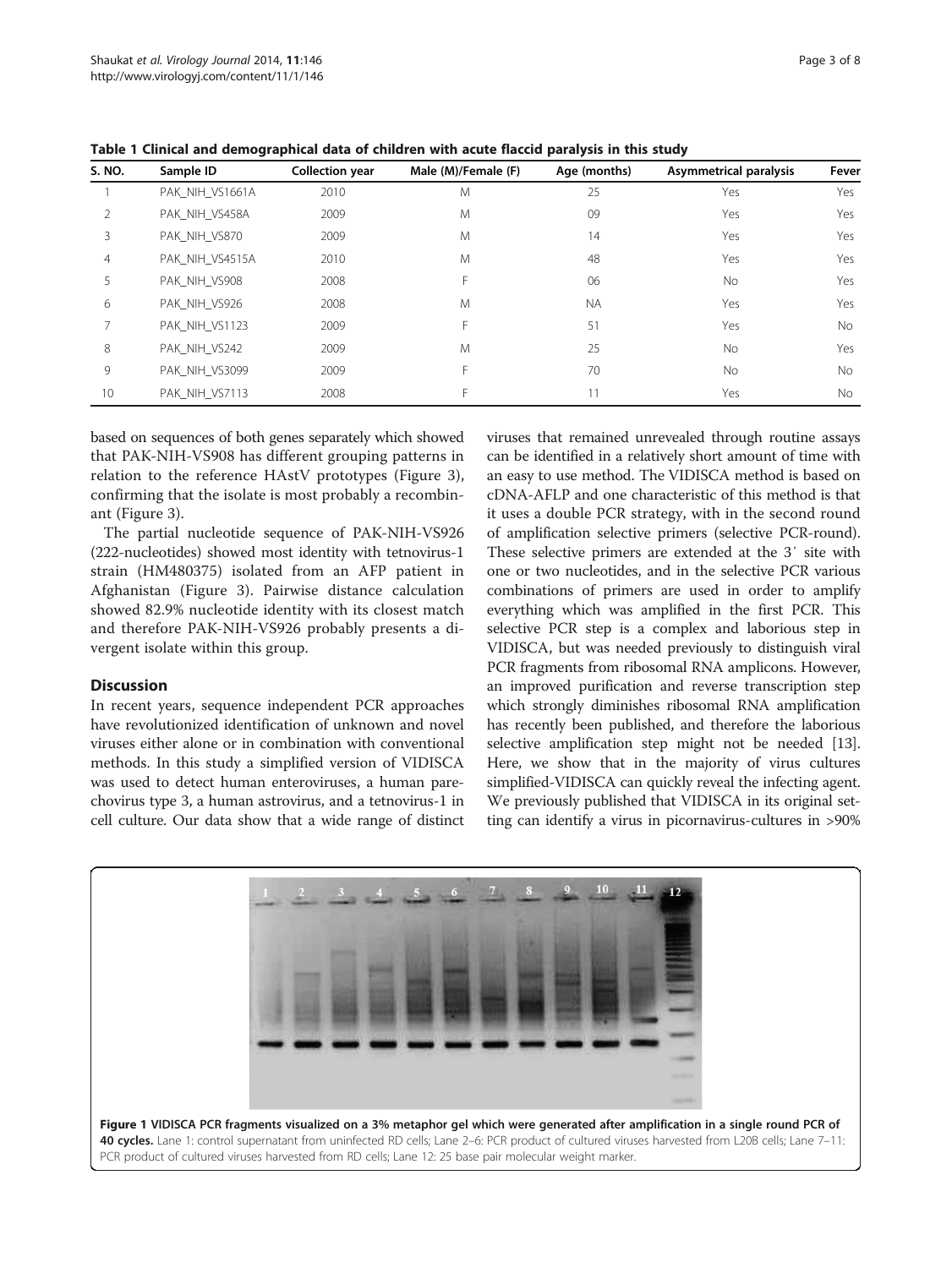| S. NO.         | Sample ID       | No of colonies sequenced | No of viral sequences | % of viral sequences | <b>VIDISCA-result</b>              |
|----------------|-----------------|--------------------------|-----------------------|----------------------|------------------------------------|
|                | PAK NIH VS1661A | 24                       |                       | 8.3                  | Echovirus $-21$                    |
| $\overline{2}$ | PAK NIH VS458A  | 24                       |                       | 29.1                 | Enteovirus-B97                     |
| 3              | PAK_NIH_VS870   | 24                       | 8                     | 33.3                 | Echovirus-9                        |
| 4              | PAK NIH VS4515A | 24                       | 10                    | 41.6                 | Enterovirus-B100                   |
| 5.             | PAK NIH VS908   | 24                       | 11                    | 45.8                 | Human astrovirus type 3 and type 5 |
| 6              | PAK NIH VS926   | 12                       |                       | 8.3                  | Tetnovirus-1                       |
| 7              | PAK_NIH_VS1123  | 12 <sup>°</sup>          |                       | 8.3                  | Human Parechvirus type 3           |
| 8              | PAK NIH VS242   | 12                       | 0                     | 0                    |                                    |
| 9              | PAK NIH VS3099  | 12                       |                       |                      |                                    |
| 10             | PAK_NIH_VS7113  | 24                       |                       |                      |                                    |

<span id="page-3-0"></span>Table 2 Identification of viruses in AFP patients by VIDISCA

of the cultures [\[11\]](#page-6-0). A sensitivity of 70% which we have here is largely comparable, but we must mention here that we did not compare the sensitivity of traditional VIDISCA and simplified VIDISCA directly in our study.

The possible failure of screening of study samples via routine assays may be due to increased genetic diversity at PCR priming annealing sites [\[14,15\]](#page-7-0). Seven viruses (EV-B97, EV-B100, E-9 and E-21, HPeV-3, HAstV-3/5 and TNV-1) were identified which originate from stool samples of AFP patients. The clinical significance of these viruses has great impact on public health and constitutes a health risk for the community. All isolated enteroviruses belong to enterovirus B species containing the most frequently isolated serotypes that more commonly cause meningitis, myocarditis and neurological disorders [\[16-20](#page-7-0)]. Some enteroviruses cause severe and potentially lifethreatening illness and there is currently no antiviral treatment available for enterovirus infection [\[19](#page-7-0)]. Phylogenetic clustering of our study isolates reveals that the enteroviruses are related to the circulating strains which have been reported in neighboring countries: India and Bangladesh. Our analysis also showed that the nucleotide sequence of echovirus 21 isolate (PAK-NIH VS1661A) has low nucleotide identity (78.7%) with prototype Farina strain (AF081334) that fulfils the criterion for a genotype [[21](#page-7-0)] and therefore we suggested that it is a separate genotype of E-21 circulating in the area. Importantly, the emergence of new genetic lineages of enteroviruses in the community is an alarming situation for Pakistan where there is no enterovirus surveillance system. Aside from poliovirus, which is the target pathogen of the polio eradication strategy, the non-polio enterovirus detection in the laboratory is only a "part-outcome" of AFP surveillance. In Pakistan, despite the significant number of isolated nonpolio enteroviruses, limited information is available with regard to its incidence, diversity and circulation pattern. Consequently, it is the right time to prepare for future tasks and to give attention towards non polio viruses

causing AFP which is an equal cause of concern while we are approaching towards the polio eradication era.

Similarly, HPeVs are known to cause a variety of clinical symptoms similar to enteroviruses like gastroenteritis and occasionally flaccid paralysis and encephalitis [\[22,23\]](#page-7-0) particularly in infants, and they are considered a major cause of infant mortality worldwide. HPeV types 1, 5, 6, 7 and 12 were isolated from stool samples of non polio AFP patients <3 years of age [\[24-26](#page-7-0)]. In this study we identified HPeV-3 in a seven months old paralytic infant having fever. Our findings was in agreement with previous studies in which HPeV-3 was isolated from children aged less than three years having transient paralysis and sepsis like illness [[22,27](#page-7-0)].

Astrovirus is one of the known causes of acute gastroenteritis in humans, mostly in young children. It has been isolated earlier from stool of an AFP patient [[28](#page-7-0)]. In this study, an astrovirus was isolated from a six months old child. A follow up examination after 60 days indicated the complete recovery of patient from paralysis. Phylogenetic analyses of PAK-NIH-VS908 based on ORF1a and ORF2 genes clustered this isolate in two different genotypes; HAstV-5 and HAstV-3. This genotype discrepancy among phylogenetic analysis of both genes most likely represents a possible recombination event in the evolution of HAstVs. Recombination is a normal phenomenon among these viruses [\[29-32\]](#page-7-0).

PAK-NIH-VS926 is the most divergent strain of the type 1 tetnoviruses. Tetnovirus-1 is an RNA virus containing two large ORFs encoding structural and non-structural proteins. The non-structural protein of tetnovirus-1 contains an RNA dependent RNA polymerase (RdRp) and a cysteine-like protease domain. The genomic organization of TNV-1 is more closely related to the viruses classified in the family Tetraviridae. Tetnoviruses are closely related to nodaviruses within the RdRp protein. The host of nodaviruses is fish and arthropods, including insects. Tetnovirus-1 and −2 have been isolated earlier from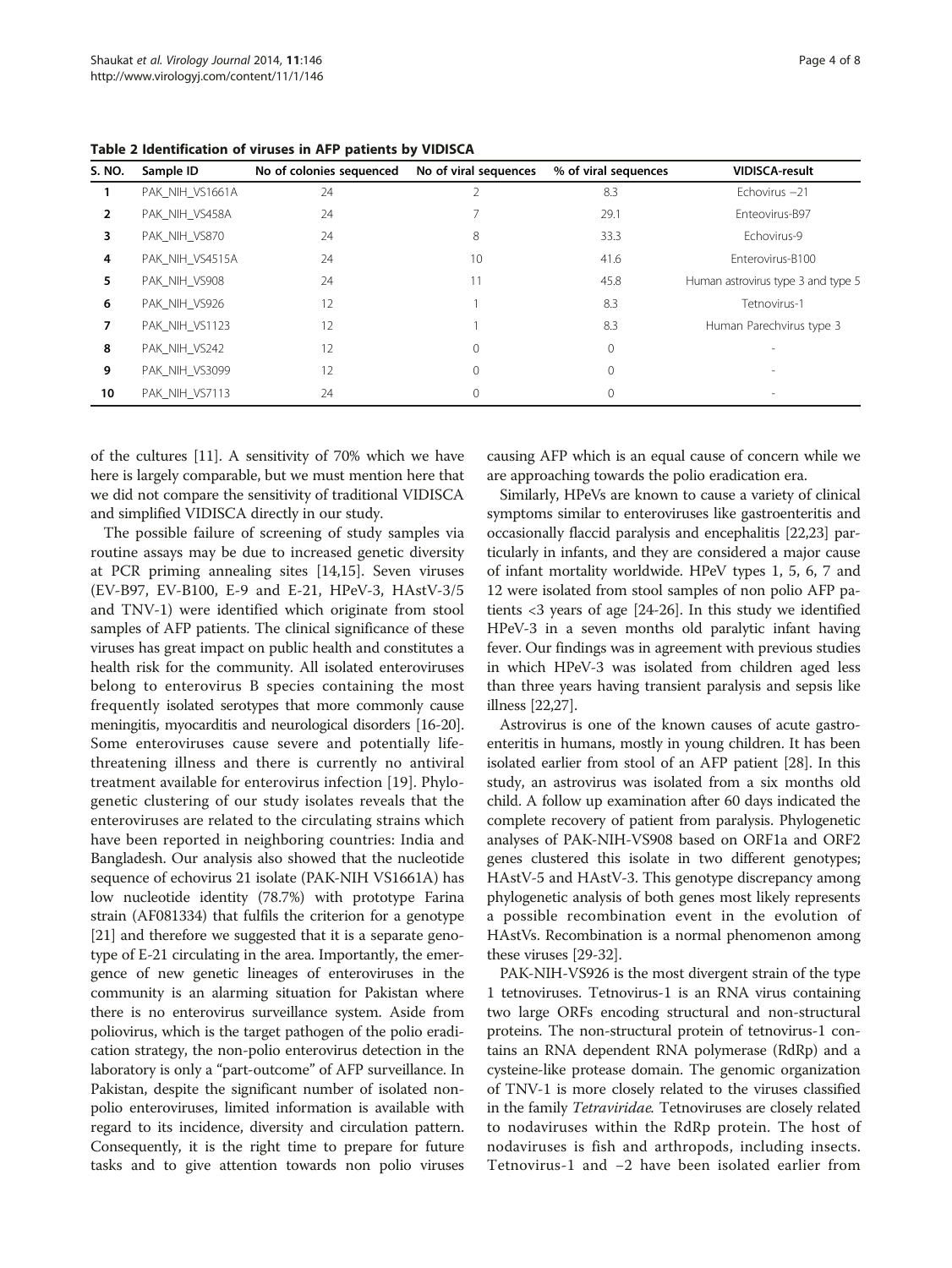stool samples of AFP children of Afghanistan [\[33\]](#page-7-0). Future studies are needed to identify the origins of these viruses and to clarify their in vitro replication and pathogenic potential in AFP children.

Nowadays sequence independent methods followed by high throughput sequencing [[34-36\]](#page-7-0) are becoming more promising means for detection of novel pathogens.

However, highly developed technical skills, involvement of bioinformatics' support, adequate computing resources, advanced data interpretation and high costs are major barriers for their use in developing and resource-limited countries, which are exactly those regions where outbreaks of new pathogens are likely to occur [\[28,37](#page-7-0)-[39](#page-7-0)]. Therefore, we consider the adaptation of VIDISCA a

<span id="page-4-0"></span>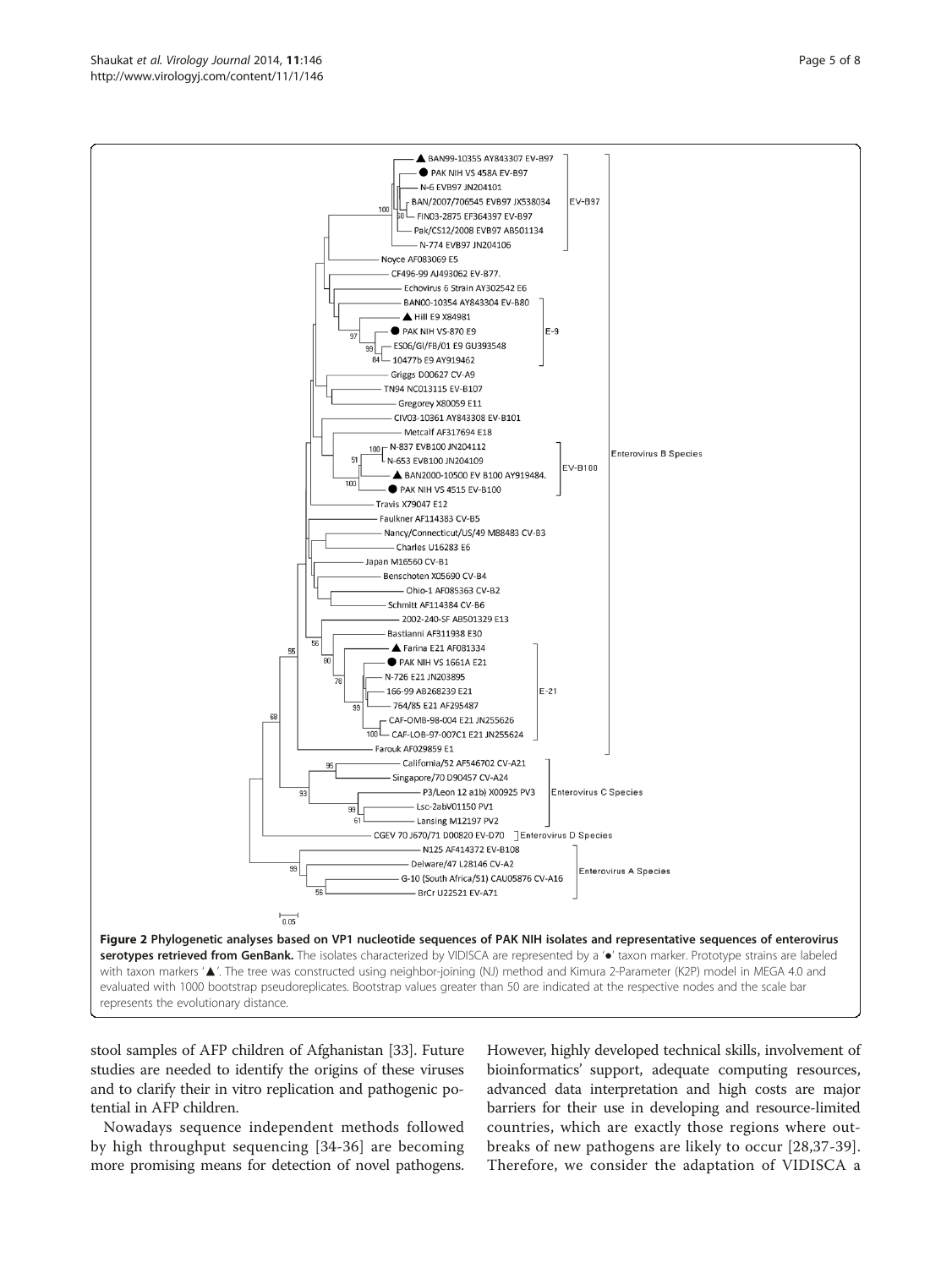<span id="page-5-0"></span>

most appropriate method for resource poor countries and it can be successfully completed in a limited time without technical difficulties. This assay is applicable independently in any laboratory having only PCR and sequencing facilities and can be reproduced easily from the literature.

# Conclusion

Our data support that VIDISCA may be of great utility for the identification of viruses that escaped conventional diagnostics. Furthermore, avoiding the cost, time, labor and use of specialized equipments made it an efficient and powerful diagnostic tool for resource poor countries. Finally, our findings also provide confidence to improve and redesign the routine diagnostic assays which might lead to additional detection of previously undiagnosed viruses in clinical samples of patients.

# Methods

# Patient samples and virus culture

A total of ten stool samples from AFP children aged less than 15 years were selected from the sample bank of acute flaccid paralysis patients at the Virology department, National Institute of Health, Pakistan (Table [1\)](#page-2-0). All these samples showed a cytopathic effect (CPE) in rhabdomyasarcoma cells (RD) and mouse cells that have receptors for human polioviruses (L20B) and found negative for enterovirus by real-time reverse transcription PCR targeting the 5′UTR of the genome [\[40\]](#page-7-0). Cell culture controls each for L20B and RD cells were included

# Ethics statement

This study was approved by the Internal Review Board of National Institute of Health, Pakistan. Written informed consent was obtained from parents (or guardians) of participating patients.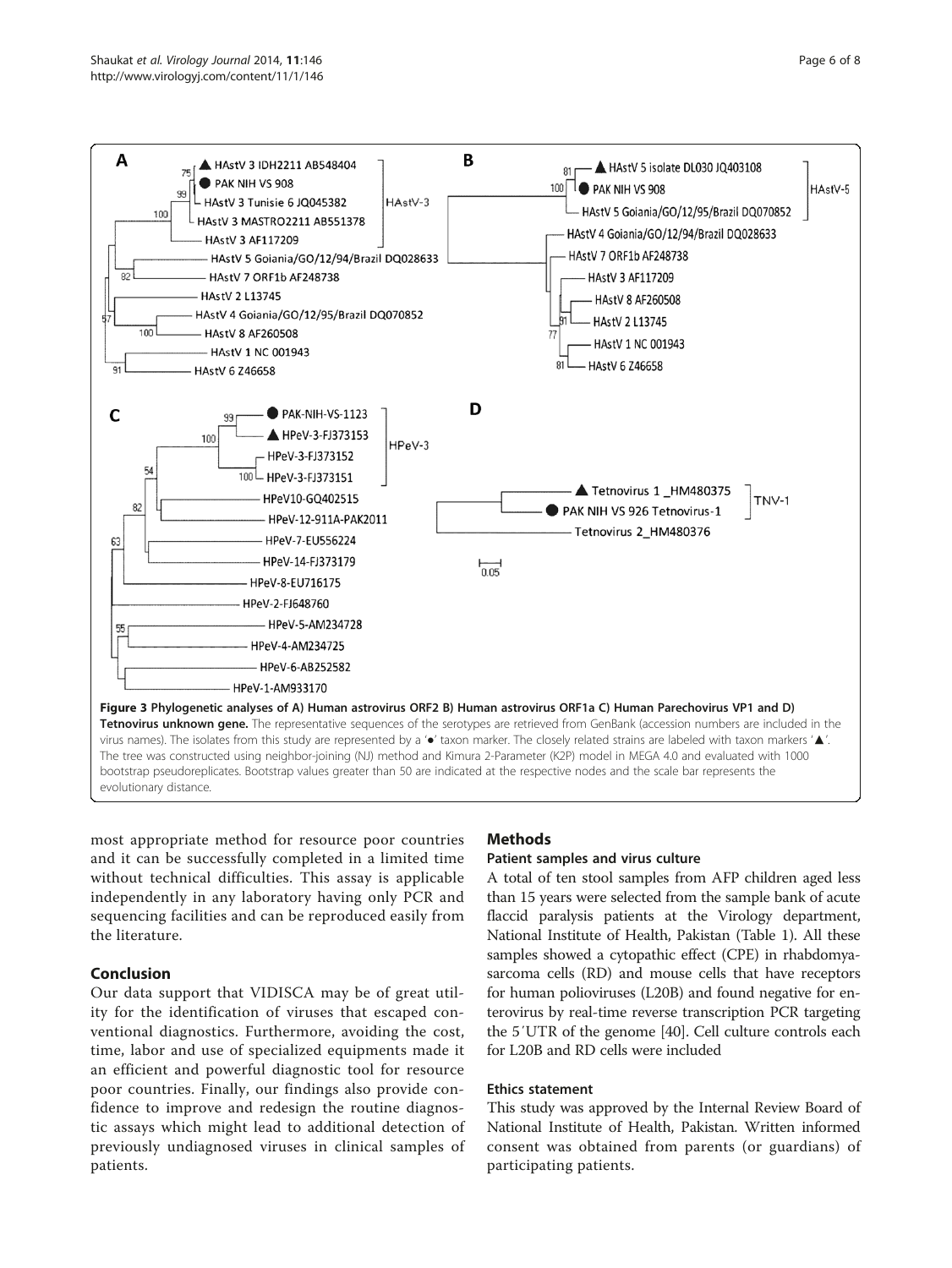#### <span id="page-6-0"></span>**VIDISCA**

The pretreatment of samples was used prior to VIDISCA to reduce background nucleic acids. Samples were centrifuged (10.000 g) and supernatant was digested with Trubo DNase (Ambion). Extraction and isolation of nucleic acids was performed according to the protocol of Boom et al. [[41](#page-7-0)]. Reverse transcription was performed using random hexameres, designed such that they do not anneal to ribosomal RNA as described by Endoh et al. [[42](#page-7-0)], and Klenow polymerase was used for second strand synthesis (New England Biolabs). The double stranded DNA was subsequently digested and annealed to adaptors as described by de Vries et al. [\[13](#page-7-0)], followed by PCR, only one round of 40 cycles, which is different from the protocol as described [10] A cookbook version of the method is presented as Additional file 2: (Doc. S2). Sequences were trimmed from raw sequencing data using Sequencher programe version 4.9 (Gene Codes corporation) and analyzed online [\(http://www.ncbi.nlm.nih.gov/BLAST](http://www.ncbi.nlm.nih.gov/BLAST)). The blastn and blastx algorithms were used to identify sequences with similarity to known viruses in GenBank and those sequences identified as viral were further classified into viral families based on the taxonomy of the best hit.

#### Typing and viral characterization

All samples with sequence identity to known viruses were characterized with gene specific PCRs to confirm the presence of the pathogen in the samples. The capsid-encoding VP1 gene of human enteroviruses and human parechovirus type 1 was amplified by using primers 490/492, 491/493 [\[43\]](#page-7-0) and VP1-parEchoF1/VP1-parEchoR1 [[44](#page-7-0)] respectively. Similarly ORF1a and ORF2 genes of human astrovirus were amplified by using primers Mon269/Mon270 and Mon340/Mon348 [\[29\]](#page-7-0) respectively. Amplified DNA products were visualized on 2% agarose gel and sequenced with the same primers as used in PCR. Phylogenetic analyses were conducted using MEGA (Molecular Evolutionary Genetic Analysis) version 4.0 [[45](#page-7-0)] and p distances (nucleotide and amino acids) were computed. Trees were constructed by Neighbor Joining (NJ) method using Kimura 2-parameter (K2P) model for nucleotide sequences [\[46\]](#page-7-0) and bootstrap values with 1000 pseudo replicate data sets were estimated. Sequences from this study were submitted to GenBank with the Accession numbers KF453625-KF453632.

# Additional files

[Additional file 1: Table S1.](http://www.biomedcentral.com/content/supplementary/1743-422X-11-146-S1.doc) An overview of the adaptations in the VIDISCA protoco

[Additional file 2: Doc. S2.](http://www.biomedcentral.com/content/supplementary/1743-422X-11-146-S2.doc) A cookbook version of the simplified VIDISCA method.

#### Competing interest

The authors' declare that they have no competing interests.

#### Authors' contributions

Conceived and designed the experiments: SZ LH TM SS. performed the experiments: SS MA MMA MFJ MV MD MC LH AK. analyzed the data: SS MA MV SAS TM. Wrote the paper: SS SZ LH. All authors read and approved the final manuscript.

#### Acknowledgements

Part of this work was performed within the Seventh Framework Programme of the European Community (FP7/2007–2013) under the project European Management Platform for Emerging and Re-emerging Infectious disease Entities (EMPERIE).

#### Author details

<sup>1</sup>Department of Virology, National Institute of Health, Chak Shahzad, Park Road, Islamabad 45500, Pakistan. <sup>2</sup>Department of Biotechnology, Faculty of Biological Sciences, Quaid-i-Azam University, Islamabad 45320, Pakistan. <sup>3</sup>Department of Medical Microbiology, Laboratory of Experimental Virology Academic Medical Center, University of Amsterdam, Amsterdam, The Netherlands. <sup>4</sup>Current address: CBS-KNAW Fungal Biodiversity Center, Utrecht, The Netherlands. <sup>5</sup>Department of Plant Sciences, Faculty of Biological Sciences, Quaid-i-Azam University, Islamabad 45320, Pakistan.

#### Received: 26 May 2014 Accepted: 30 July 2014 Published: 12 August 2014

#### References

- 1. Nichol ST, Spiropoulou CF, Morzunov S, Rollin PE, Ksiazek TG, Feldmann H, Sanchez A, Childs J, Zaki S, Peters CJ: Genetic identification of a hantavirus associated with an outbreak of acute respiratory illness. Science 1993, 262(5135):914–917.
- 2. Scaramozzino N, Crance JM, Jouan A, DeBriel DA, Stoll F, Garin D: Comparison of flavivirus universal primer pairs and development of a rapid, highly sensitive heminested reverse transcription-PCR assay for detection of flaviviruses targeted to a conserved region of the NS5 gene sequences. J Clin Microbiol 2001, 39(5):1922–1927.
- 3. Adachi D, Johnson G, Draker R, Ayers M, Mazzulli T, Talbot PJ, Tellier R: Comprehensive detection and identification of human coronaviruses, including the SARS-associated coronavirus, with a single RT-PCR assay. J Virol Methods 2004, 122(1):29–36.
- 4. Woo PC, Lau SK, Chu CM, Chan KH, Tsoi HW, Huang Y, Wong BH, Poon RW, Cai JJ, Luk WK, Poon LL, Wong SS, Guan Y, Peiris JS, Yuen KY: Characterization and complete genome sequence of a novel coronavirus, coronavirus HKU1, from patients with pneumonia. J Virol 2005, 79(2):884–895.
- 5. Choo QL, Kuo G, Weiner AJ, Overby LR, Bradley DW, Houghton M: Isolation of a cDNA clone derived from a blood-borne non-A, non-B viral hepatitis genome. Science 1989, 244(4902):359–362.
- 6. Chang Y, Cesarman E, Pessin MS, Lee F, Culpepper J, Knowles DM, Moore PS: Identification of herpesvirus-like DNA sequences in AIDS-associated Kaposi's sarcoma. Science 1994, 266(5192):1865–1869.
- 7. Karst SM, Wobus CE, Lay M, Davidson J, Virgin HW: STAT1-dependent innate immunity to a Norwalk-like virus. Science 2003, 299(5612):1575–1578.
- 8. Lisitsyn N, Wigler M: Cloning the differences between two complex genomes. Science 1993, 259(5097):946–951.
- 9. Canuti M, Eis-Huebinger AM, Deijs M, de Vries M, Drexler JF, Oppong SK, Muller MA, Klose SM, Wellinghausen N, Cottontail VM, Kalko EK, Drosten C, van der Hoek L: Two novel parvoviruses in frugivorous new and old world bats. PLoS One 2011, 6(12):e29140.
- 10. van der Hoek L, Pyrc K, Jebbink MF, Vermeulen-Oost W, Berkhout RJ, Wolthers KC, Wertheim-van Dillen PM, Kaandorp J, Spaargaren J, Berkhout B: Identification of a new human coronavirus. Nat Med 2004, 10(4):368–373.
- 11. de Vries M, Pyrc K, Berkhout R, Vermeulen-Oost W, Dijkman R, Jebbink MF, Bruisten S, Berkhout B, van der Hoek L: Human parechovirus type 1, 3, 4, 5, and 6 detection in picornavirus cultures. J Clin Microbiol 2008, 46(2):759–762.
- 12. de Souza Luna LK, Baumgarte S, Grywna K, Panning M, Drexler JF, Drosten C: Identification of a contemporary human parechovirus type 1 by VIDISCA and characterisation of its full genome. Virol J 2008, 5:26.